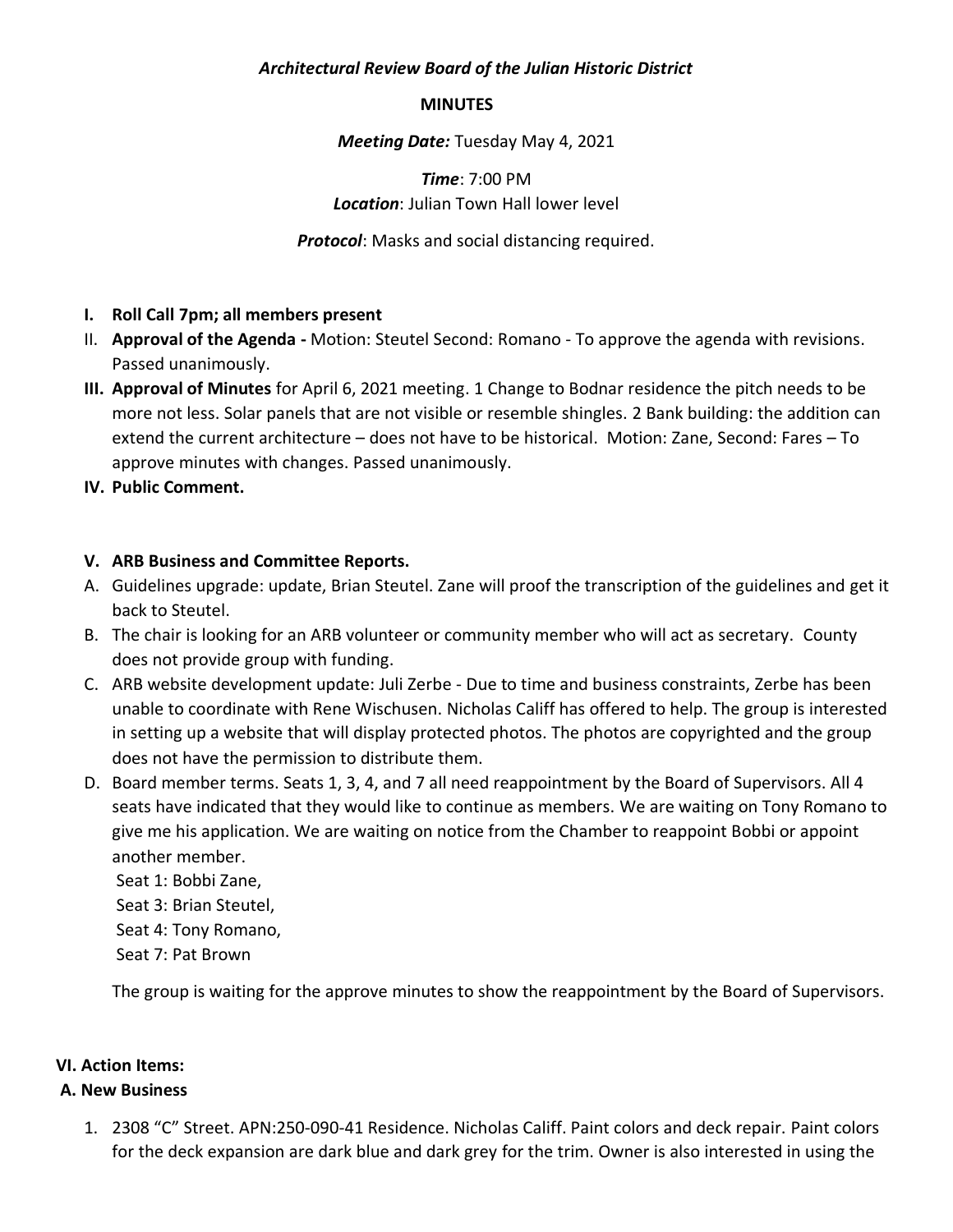Tesla solar tile and transforming the roof of the carport into a deck expansion. No plans for lighting. The building does not have any historical significance. Motion: Romano, Second: Sherry - To accept the proposed paint colors, deck expansion and solar tiles. Passed unanimously.

2. Julian Café awning rebuild. 2112 Main St APN: 291-085-05 Adjacent business owners concerned about awning supports in sidewalk. Lori Sorbo (The Olde Goat) is concerned about residents and visitors who could be injured by the awning that is in need of repair. Romano noted that the group is not responsible for structural concerns. The group can only speak to the building design. The group suggested that the concerned business owners contact the County.

## **B. Old Business:**

- 1. Philippe Bodnar and Rene Wischusen 2748 Highway 79 APN: 291-410-08 Residence plans. The group reviewed the revised plans. Ponderosa Pine colored board and batten. The group suggested bringing the board and batten all the way down to the ground to satisfy the historical look.
- 2. Blanc House, 2603 "C" St. Adam Dailey APN 291-087-01 Seeking approval for fencing that has already been constructed. Also continued work on the structure without ARB review. Romano is working with Mr. Dailey. Fencing: The fence has been extended around the perimeter of the building and it does not follow the historical guidelines. The fence should be constructed of flat boards, with no cap and the structure of the fence should be facing the interior. Lean To/Shed Addition: The roof line was raised. Windows: The double hung windows replaced the historic windows in the front. The side windows have been removed as well. The metal roof was replaced. The group asked the owner to repair what he can and save with is available. The owner is under administrative review with the County. Motion: Brown, Second: Fares - The owner has to restore the building to the former historic state. The owner is required to appear before the group to show that changes were made. Passed unanimously.
- 3. 2033 Main St. Old Bank Building. Corner of Main and "B" St. APN: 291-077-10 Janet Tropea designer for project sent conceptual designs for each member of the ARB - Not present
- 4. Julian Beer Company, Jeremy Marsaglia, 2315 Main St. APN 291-040-67 Original Historic Bailey House and Silvers Store. Site Plan review progress. Tesla Solar Panels –
	- Silvers Store: Owner will use the existing chimney. The plan does not show the chimney to scale. When the owner brings the final plans, they need to show materials and colors. The group suggested installing the sign to extend down towards the roof to hide the appliances.
	- Bailey House: The group reviewed the plans of the additional structure/utility room. Suggestions included using board and batten siding or corrugated metal, needs to have a barn or shed style look similar to other structures in the historic period, remove the windows. The group discussed the history of the plans that had been brought to the board. A previous plan from 2016 showed a lean-to on the front of the barn building. The owner has provided a variety of site plans with changes and amendments.
	- Garage: Owner is offering to remove the pop-up structure, fix the building by making it look more like a shed by using new siding, fixing the roofline. Group asked for a site plan showing the changes for this structure as well.
	- Deck: The deck is not in keeping with the historic aspect. The building of the deck was never approved; discussion has been around the railing. Owner will not remove the deck however, he can make changes to the railing and other small details. The existing elevated deck will have to be addressed at some point.